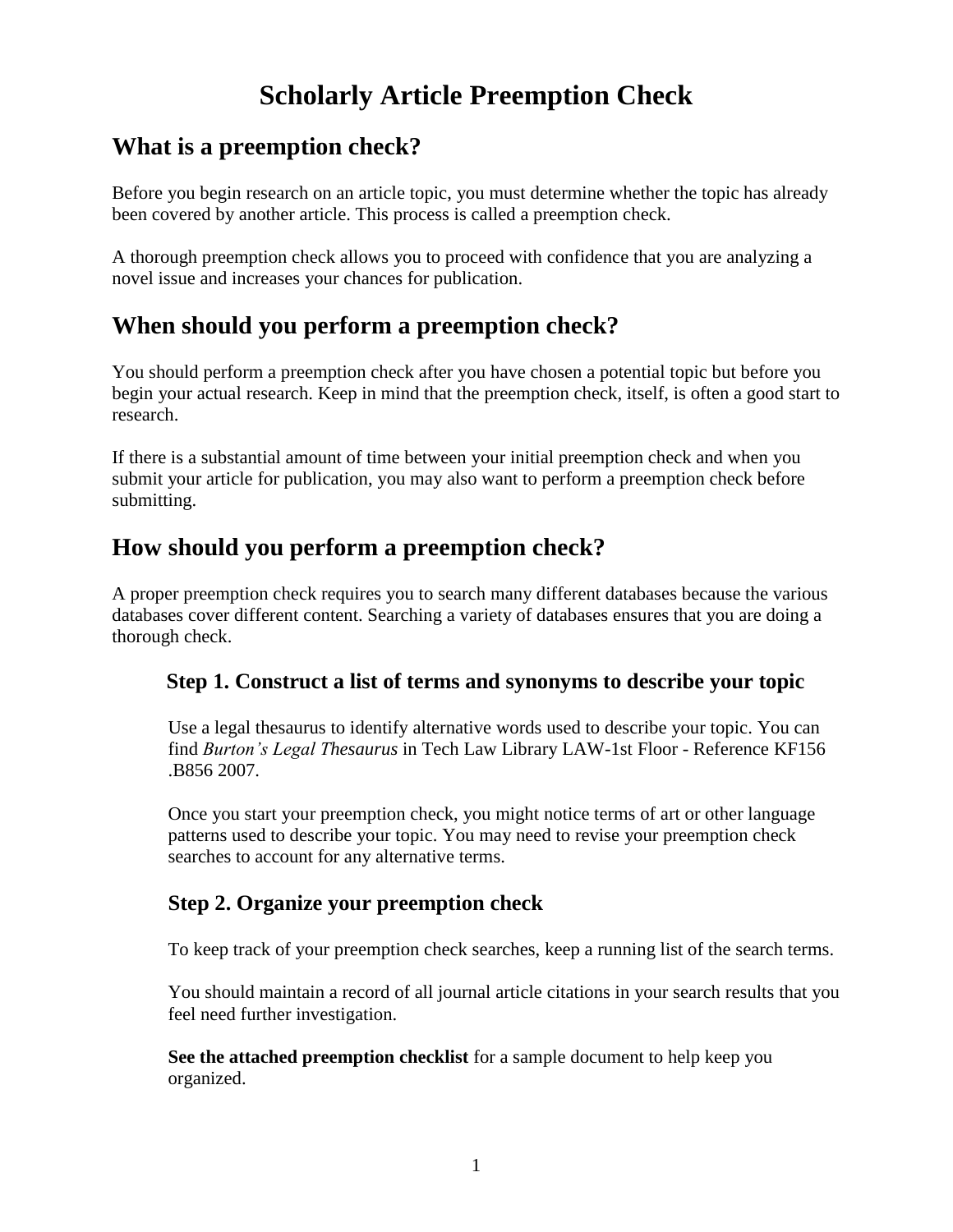### **Step 3. Search a variety of databases for articles on your topic**

#### **1. A full-text law reviews and journals database on [WestlawNext](https://signon.thomsonreuters.com/?productid=LSC&returnto=https%3a%2f%2flawschool.westlaw.com%2fauthentication%2ftoken%3ffwdURL%3d%252fDesktopDefault.aspx) & [Lexis](https://www.lexisnexis.com/lawschool/lsp/p/studenthome.aspx?lc=LawSchoolPortal/Signin)**

Search the full-text Law Reviews and Journals database on WestlawNext. You should run multiple searches using your terms list.

#### **2. [The Hein Online Law Journal Library](http://www.heinonline.org.law-ezp.law.ttu.edu/HOL/Index?collection=journals&set_as_cursor=clear)**

Hein Online's full-text law journal database contains some titles that are not available on WestlawNext and also contains broader coverage of law reviews. Hein Online is available through the Library's Electronic Resources page.

#### **3. [Index to Legal Periodicals \(ILP\)](http://law-ezp.law.ttu.edu/login?url=http://search.ebscohost.com/login.aspx?authtype=ip,uid&profile=ehost&defaultdb=lpb)**

ILP indexes articles from thousands of legal periodicals and also indexes law books. ILP is available through the Library's Electronic Resources page.

#### **4. Current Index to Legal Periodicals (CILP)**

CILP is more current than other journal indexes with topical access to over 500 legal publications. This resource is available on [WestlawNext.](https://signon.thomsonreuters.com/?productid=LSC&returnto=https%3a%2f%2flawschool.westlaw.com%2fauthentication%2ftoken%3ffwdURL%3d%252fDesktopDefault.aspx)

#### **5. [SSRN](http://papers.ssrn.com/sol3/DisplayAbstractSearch.cfm) for working papers on your topic**

The Social Science Research Network (SSRN) has a Legal Scholarship Network (LSN) that contains abstracts of working papers or papers recently accepted for publication. You should check SSRN for any articles on your topic that might be published soon.

#### **6. [Google Scholar,](http://scholar.google.com/) [JSTOR,](http://www.jstor.org/action/showBasicSearch) or [ProQuest](http://search.proquest.com/all_subscribed/advanced?accountid=7098) for multidisciplinary articles**

If your topic is likely to be addressed in non-legal journals, check databases of such journals. Google Scholar allows you to broadly search for scholarly literature. You may not have access to the full-text of the articles through Google Scholar, but it will alert you to potential red flags.

The Tech Libraries also subscribe to JSTOR and ProQuest, which are multidisciplinary databases. These can be accessed through the Tech's main campus library [website](http://library.ttu.edu/) and searching the alphabetical list of databases.

If you are interested in the full-text of an article found in a resource that is not available through the Tech Libraries, please see a Reference Librarian for interlibrary loan information.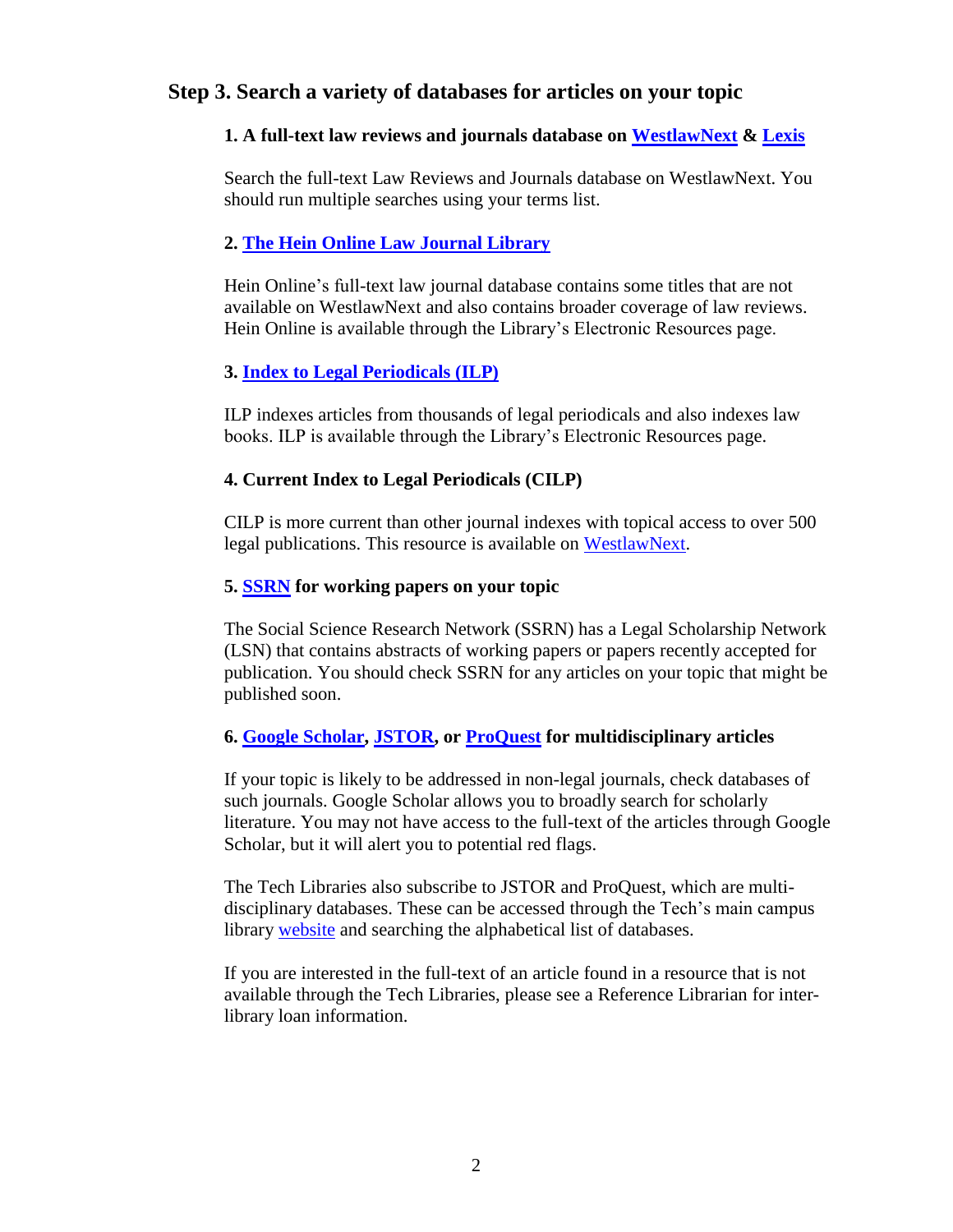## **Final Considerations**

Generally, searching all of these databases for your topic will be sufficient to perform a thorough preemption check.

When searching, if you find that your topic has been covered, it could be preempted, and you may need to revise the focus of your topic to analyze the issue in a new light. Or you may need to find a new topic altogether. These issues depend on the specific articles that you find during your preemption check.

If you find that there is an article that discusses your topic, but it is old, and there has been substantial change in the area, you may not be preempted because you could update the issue. But if you find a large number of articles analyzing your topic from many different angles, it may be hard to convince a journal that your article is worth publishing. A journal may think that the topic has been overdone and pass on publication.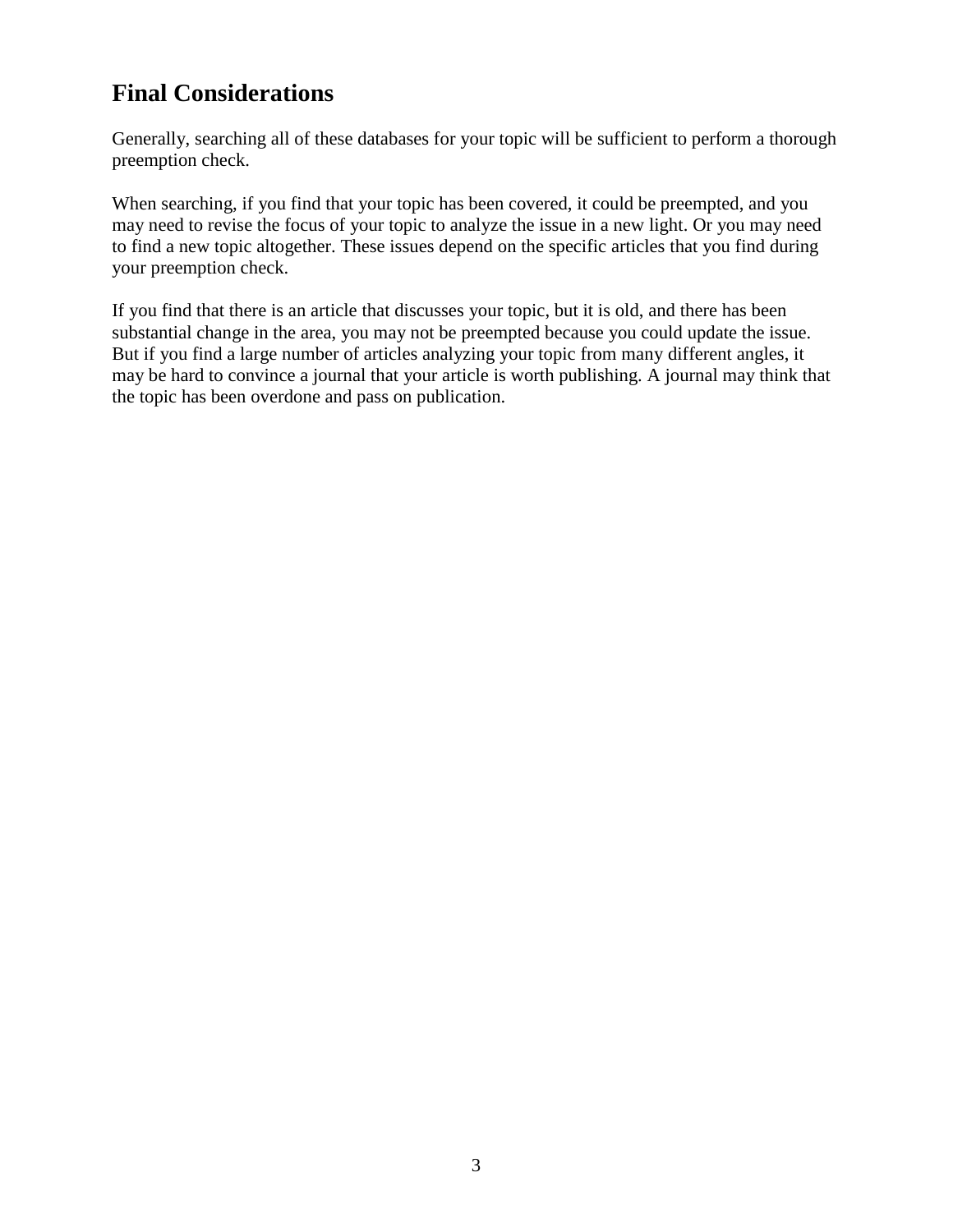## **Preemption Checklist**

### Part I: Research your topic in specific sources to locate relevant & similar articles.

List all information you consider pertinent, and include as much specific detail as you can (source name, citations, etc.).

- 1. Sources Checked: For each of the sources listed below, list the search terms used in locating relevant materials.
	- A current, full-text U.S. Law Review Database. This should be the Law Reviews & Journals database on WestlawNext. TERMS USED:

• Hein Online Law Journal Library is available individually through the Library's Electronic Resources page. TERMS USED: TERMS USED: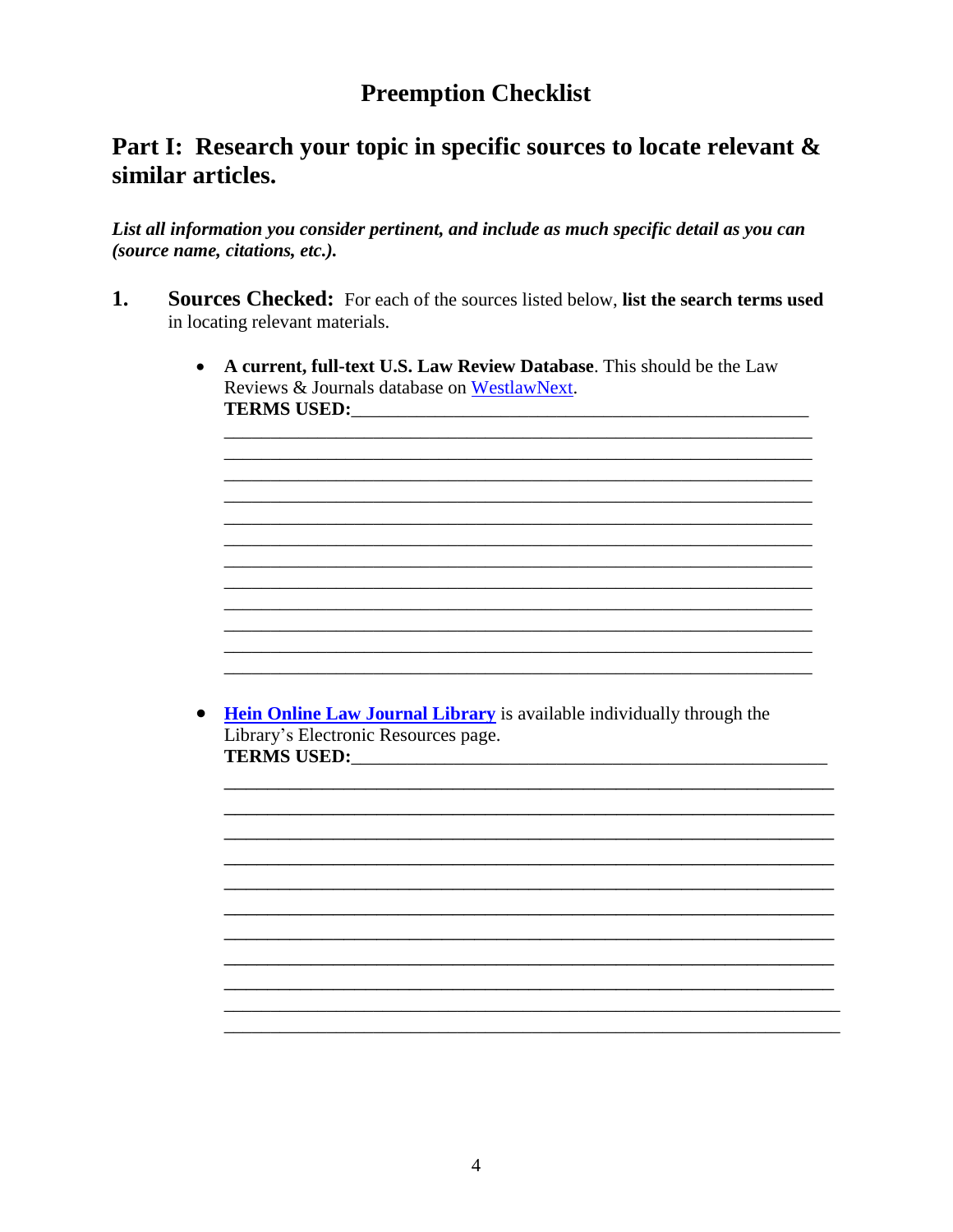• Index to Legal Periodicals (ILP) is available individually through the Library's Electronic Resources page. **TERMS USED:** TERMS USED: • Current Index to Legal Periodicals (CILP) is available on WestlawNext. **TERMS USED:** TERMS USED: **Social Science Research Network (SSRN)**  $\bullet$ **TERMS USED:** TERMS USED:

5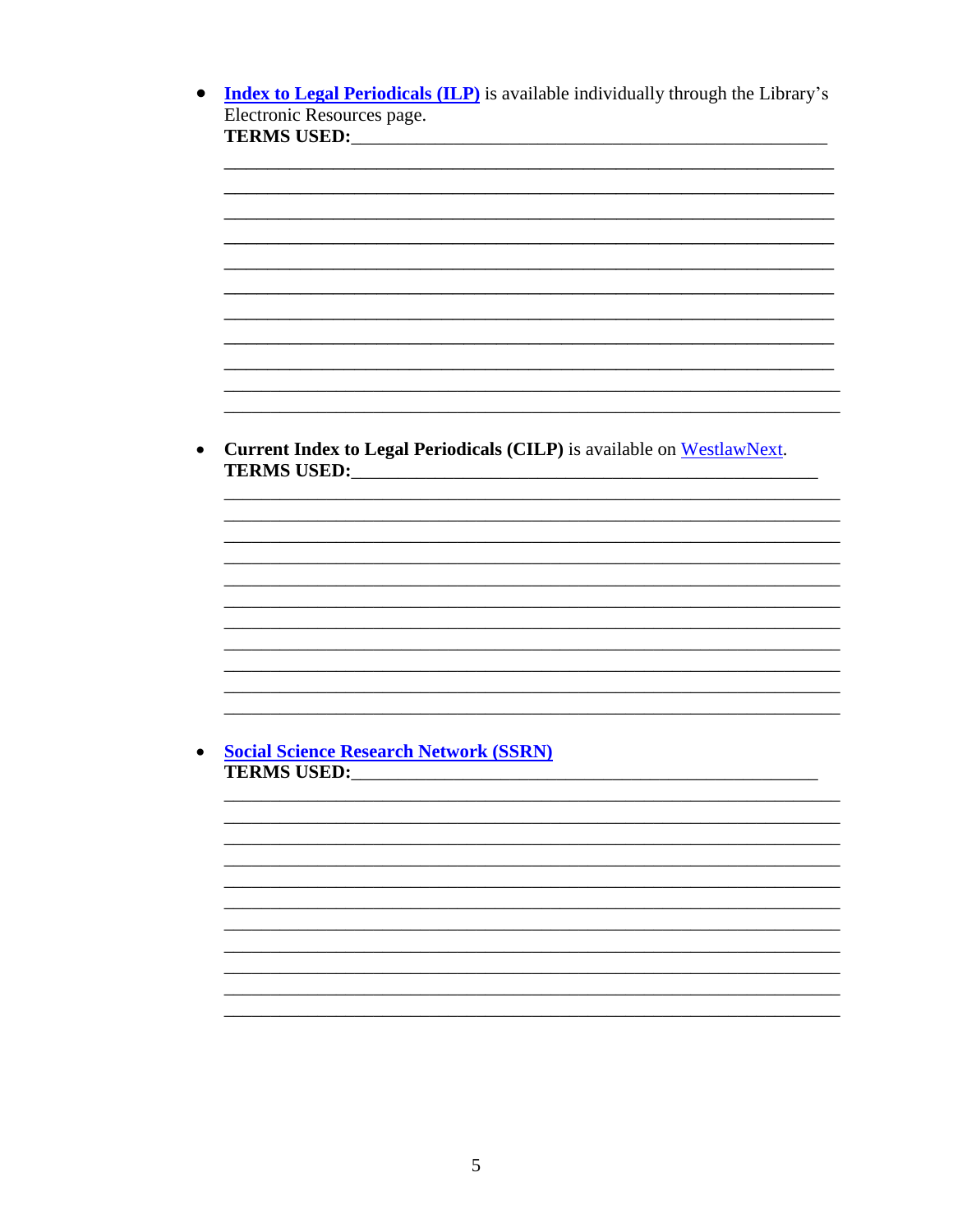Any Additional Source Searched: (Google Scholar, JSTOR, ProQuest, etc.), if  $\bullet$ applicable. <u> 1989 - Johann John Stone, markin amerikan bestema dalam penyakan berasal dalam pengaran berasal dalam pengara</u> <u> 1989 - Johann Barn, mars ann an t-Amhain ann an t-Amhain ann an t-Amhain ann an t-Amhain an t-Amhain an t-Amh</u> Cases: List below any cases which you have Shepardized, Keycited, or otherwise used as a search for this preemption check. This should especially include cases that are the focus of casenotes: 

 $2.$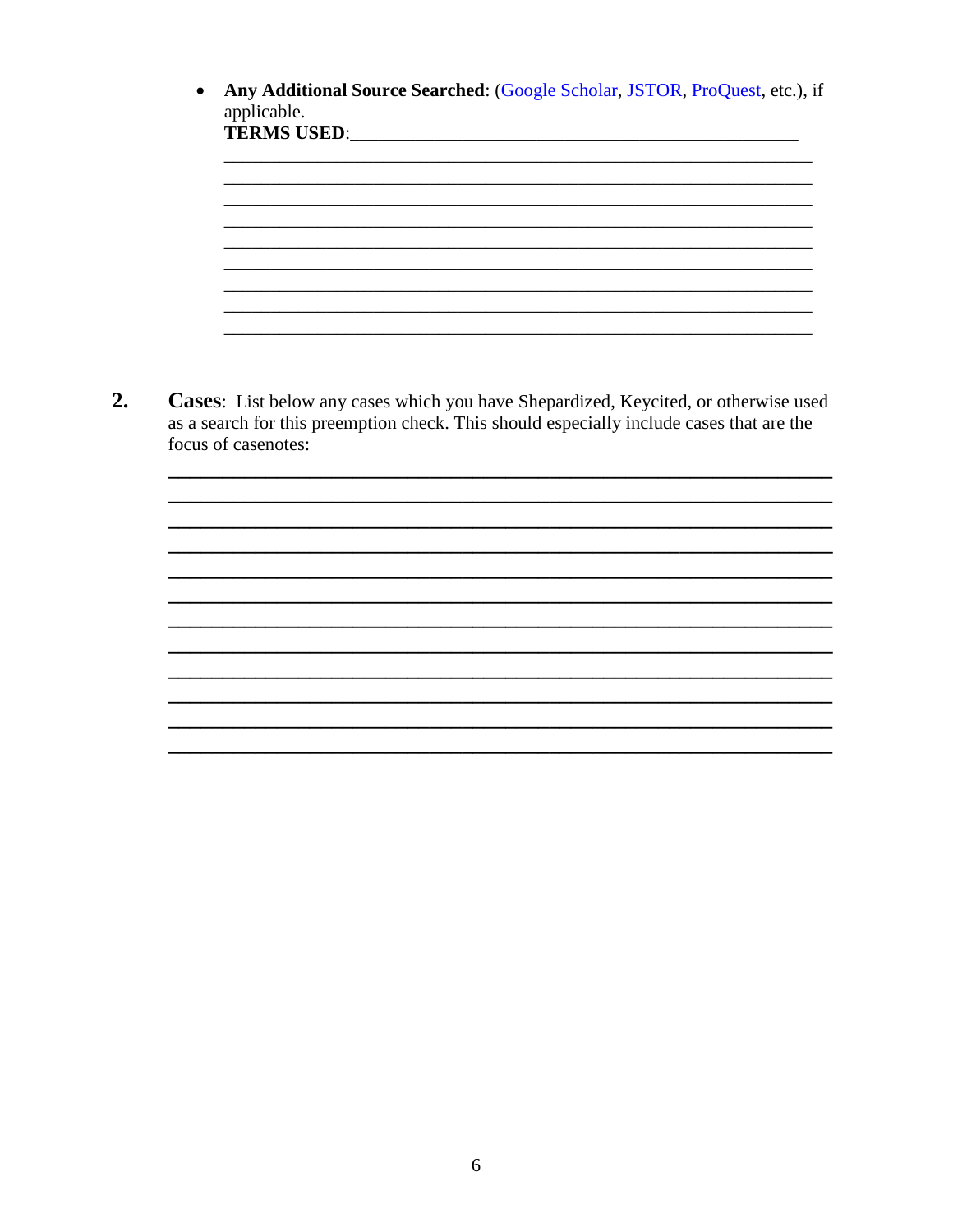## **PART II: Identify & disclose potential preemptions**

*List below the titles and citations of relevant materials (articles, books, annotations, etc.) you found while searching the above-listed sources. Include all relevant materials with their complete authors, titles and citations. Provide a brief description of how each particular item is similar or dissimilar to your proposed topic. If a source is similar, describe how your article distinguishes itself from the earlier scholarship.*

### **Articles with similar terms/themes located:**

| Citation:<br>Substantially (circle one): Similar Dissimilar<br>If substantially similar, describe the relevant similarities below:<br>Title: |  |
|----------------------------------------------------------------------------------------------------------------------------------------------|--|
|                                                                                                                                              |  |
|                                                                                                                                              |  |
|                                                                                                                                              |  |
|                                                                                                                                              |  |
|                                                                                                                                              |  |
|                                                                                                                                              |  |
|                                                                                                                                              |  |
|                                                                                                                                              |  |
|                                                                                                                                              |  |
| Citation:                                                                                                                                    |  |
| Substantially (circle one): Similar Dissimilar                                                                                               |  |
| If substantially similar, describe the relevant similarities below:                                                                          |  |
|                                                                                                                                              |  |
|                                                                                                                                              |  |
|                                                                                                                                              |  |
|                                                                                                                                              |  |
|                                                                                                                                              |  |
|                                                                                                                                              |  |
|                                                                                                                                              |  |
|                                                                                                                                              |  |
| Citation:                                                                                                                                    |  |
| <u> 1980 - Johann John Stein, mars eta bat eta bat e</u><br>Substantially (circle one): Similar Dissimilar                                   |  |
|                                                                                                                                              |  |
| If substantially similar, describe the relevant similarities below:                                                                          |  |
|                                                                                                                                              |  |
|                                                                                                                                              |  |
|                                                                                                                                              |  |
|                                                                                                                                              |  |
|                                                                                                                                              |  |
|                                                                                                                                              |  |